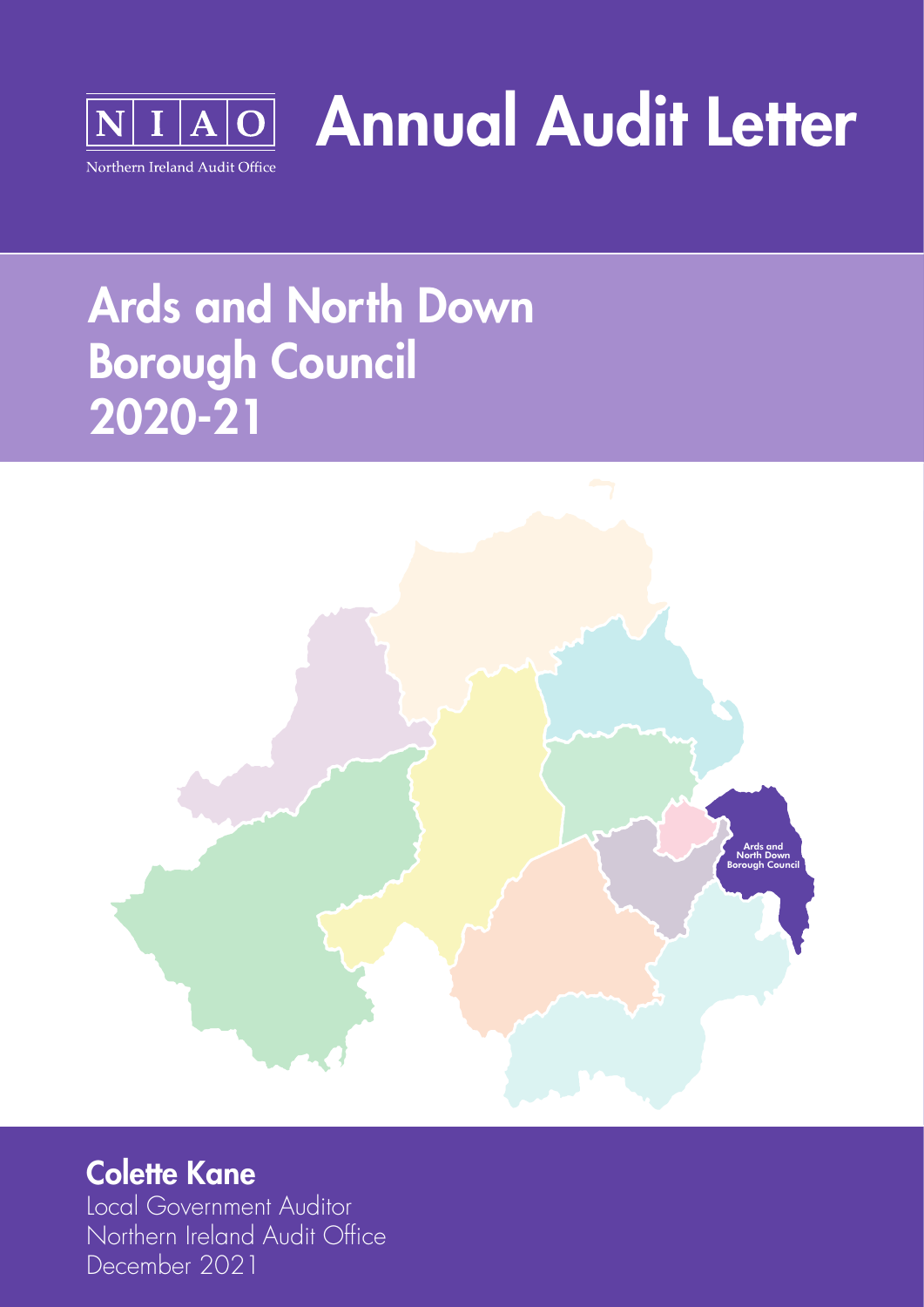## **Contents**

|                                                     | Page         |
|-----------------------------------------------------|--------------|
| <b>Key Messages</b>                                 | $\mathbf{3}$ |
| <b>Introduction</b>                                 | 4            |
| <b>Audit of Financial Statements</b>                | 5            |
| Audit work on economy, efficiency and effectiveness | 7            |
| <b>Governance</b>                                   | 8            |
| Other areas of audit interest                       | 9            |
| <b>Outlook</b>                                      | 11           |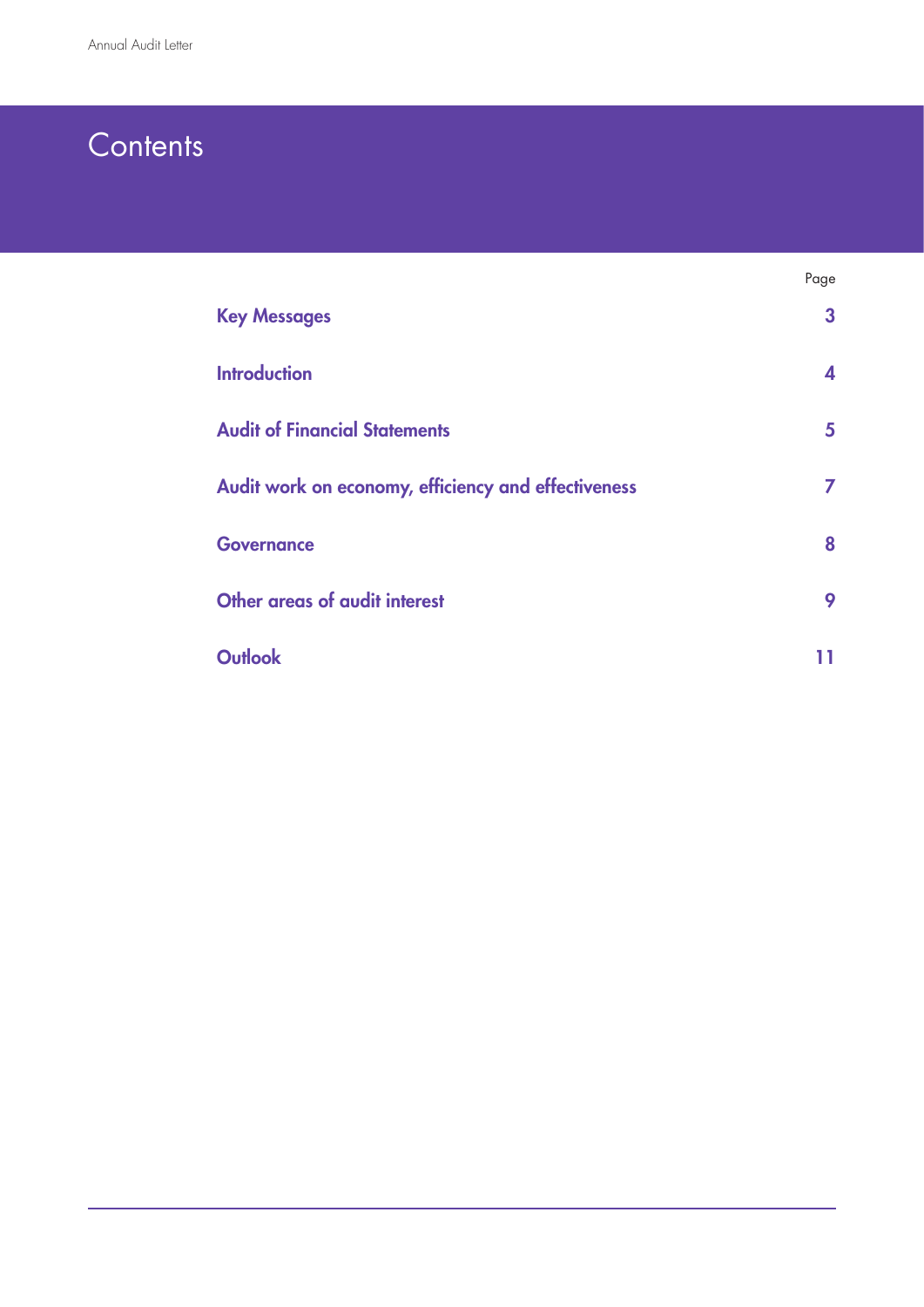

# Key messages

**Audit of Financial Statements** 

The 2020-21 financial statements were certified without qualification as noted in my audit report. Key statistics from the accounts are outlined in this report.

Work on economy, efficiency and effectiveness

The Council has in place proper arrangements to secure economy, efficiency and effectiveness in the use of its resources.

The governance statement reflects compliance with **Governance relevant guidance and standards.** 

Other areas of audit interest

- Absenteeism figures for 2020-21.
- The latest National Fraud Initiative.
- The Local Government Auditor's Report for the year to 31 March 2021 was published on 21 December 2021.

- Brexit considerations.
- COVID-19 considerations. Outlook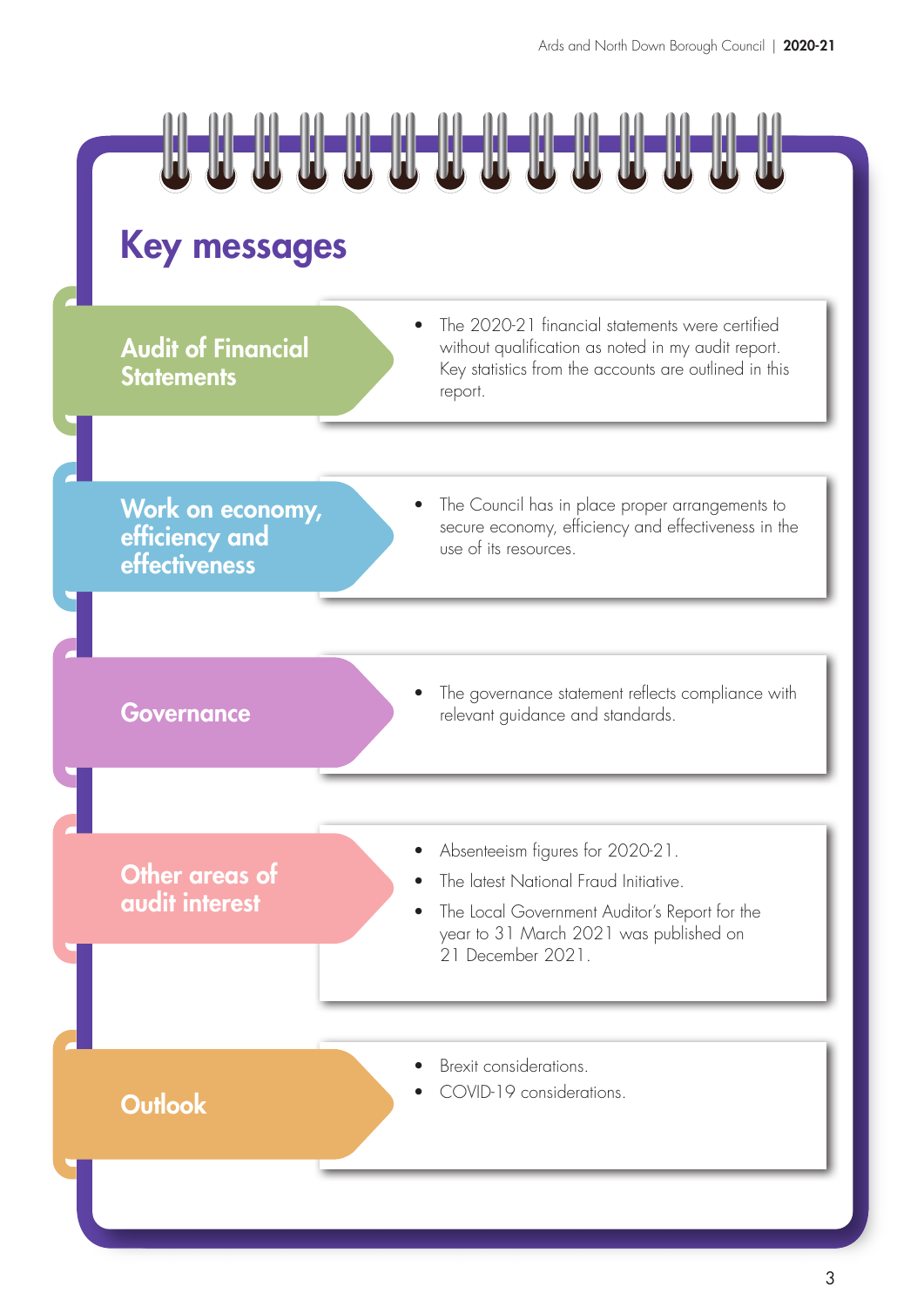## Introduction

- 1. As Local Government Auditor, I have a statutory responsibility to provide an opinion on the Council's financial statements. The results of my audit of the 2020-21 Statement of Accounts and my work on proper arrangements for 2020-21 are summarised in this report.
- 2. The legislative role for the Local Government Auditor is contained in the Local Government (Northern Ireland) Order 2005 and the Local Government (Northern Ireland) Act 2014. In addition, the Code of Audit Practice, published on 1 April 2021, prescribes the ways in which statutory audit functions are to be carried out. The Code of Audit Practice is supported further by a Statement of Responsibilities of Local Government Auditors and Local Government Bodies. Both of these documents are published on the NIAO website.
- 3. Management have specific responsibilities regarding the production of financial statements and are expected to have effective governance arrangements in place to deliver the Council's corporate objectives. The publication of the financial statements is an essential means to account for the stewardship and use of public money each year.
- 4. As external auditor, it is my responsibility to form an opinion on whether:
	- the financial statements give a true and fair view of the financial position of the Council and its income and expenditure for the year then ended;
	- the financial statements have been prepared in accordance with the relevant accounting and reporting framework as set out in legislation, applicable accounting standards or other directions thereunder;
	- the parts of the remuneration report to be audited have been properly prepared in accordance with the Department for Communities' directions; and
	- the information given in the Narrative Report is consistent with the financial statements.
- 5. There is a range of various other matters which can be reported by exception and they are outlined in the Code of Audit Practice. One of these items relates to the information published with the audited financial statements, such as the governance statement. I report if the governance statement is not consistent with the information gathered during the audit including that gained from carrying out work on the Council's arrangements for securing economy, efficiency and effectiveness of resources, and our work on performance improvement.
- 6. This report is solely based upon those matters that have come to my attention as a result of normal audit procedures. Consequently, our comments should not be regarded as a comprehensive record of all deficiencies that may exist or all improvements that could be made.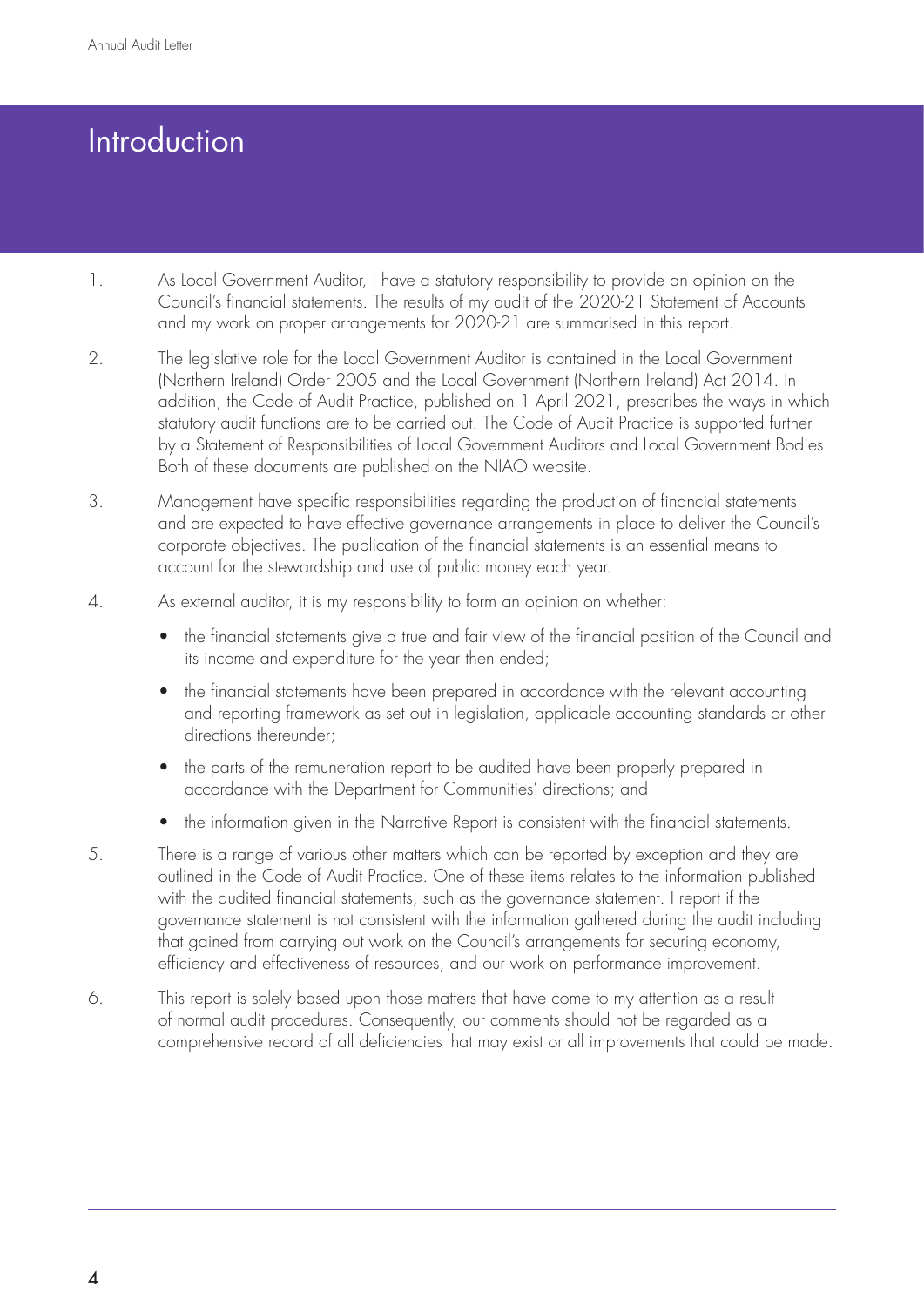## Audit of Financial Statements

#### Statement of Accounts

- 1. The accounts should be prepared in accordance with International Financial Accounting Standards as interpreted for Local Government in the, `Code of Practice on Local Authority Accounting in the United Kingdom'.
- 2. The financial statements were signed by the Chief Financial Officer and submitted for audit on 30 June 2021. Following the audit, the Statement of Accounts were approved by the Council and certified by me within the statutory deadline of 30 September 2021. The Statement of Accounts are published on the Council's website.
- 3. On conclusion of the audit, the 2005 Order requires me to issue a certificate stating the audit is complete and to give an opinion on the statement of the accounts. The audit certificate and opinion are contained within the Statement of Accounts.

#### Audit Certificate and Opinion

4. For the year ended 31 March 2021, I gave the following unqualified opinion on the financial statements.

In my opinion:

- the financial statements give a true and fair view, in accordance with relevant legal and statutory requirements and the Code of Practice on Local Authority Accounting in the United Kingdom 2020-21, of the financial position of the Council as at 31 March 2021, and its income and expenditure for the year then ended; and
- the financial statements have been properly prepared in accordance with the Local Government (Accounts and Audit) Regulations (Northern Ireland) 2015 and the Department for Communities' directions issued thereunder.
- 5. At the end of the audit I issued a Report to those charged with Governance, addressed to the Chief Executive of the Council, on the results of the audit, noting the most significant issues, making recommendations and seeking comments. That report was presented separately to the Audit Committee.
- 6. Council's usable reserves have increased from £9 million on 31 March 2020 to £20 million on 31st March 2021 an increase of £11 million. It was noted that in the 2020-21 year, the Council made arrangements to build resilience for reform and for managing the financial impact of COVID-19 in the 2021-22 financial year and beyond. This included the carryover of unspent funds allocated by the Department for Communities.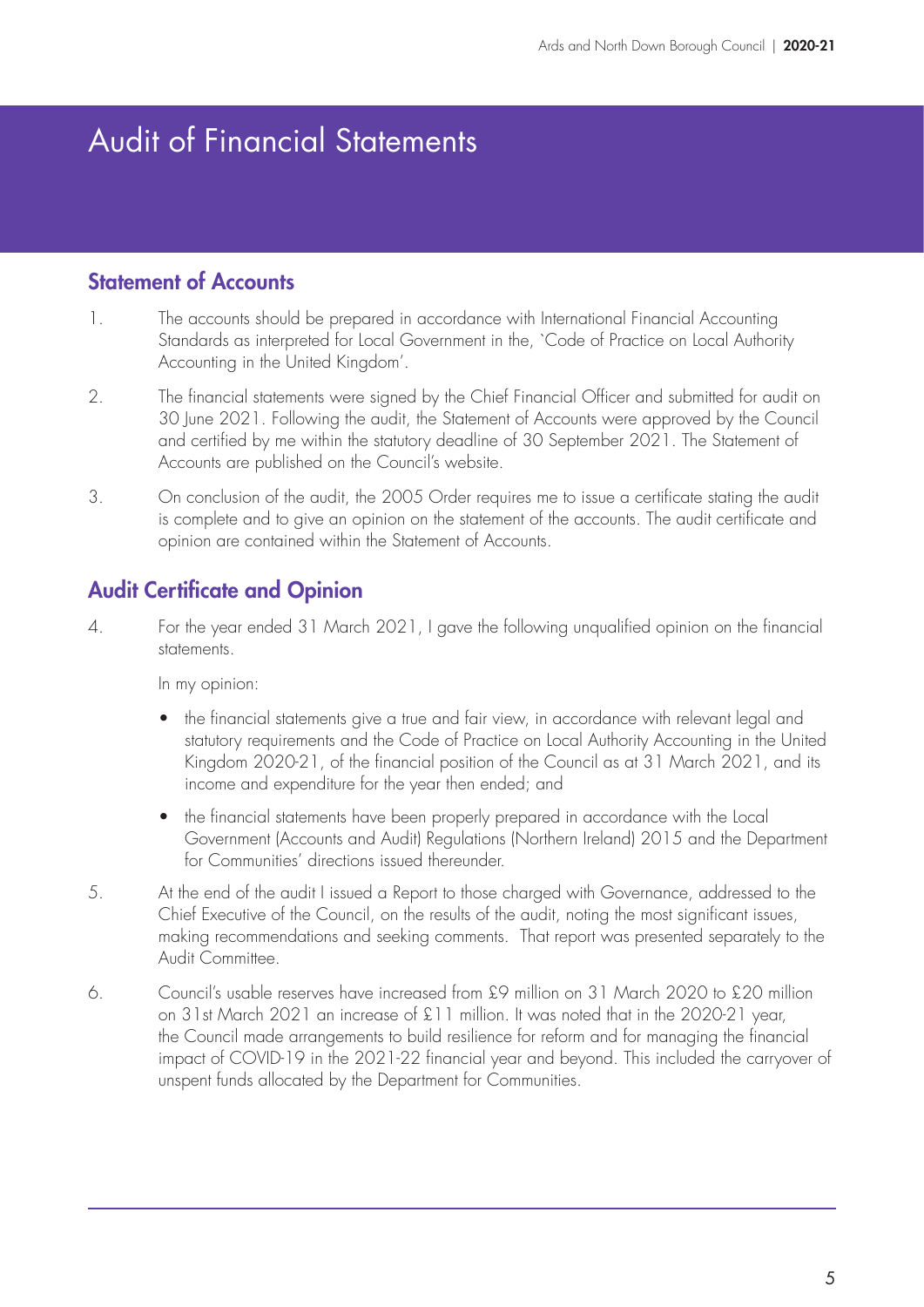### **Key Statistics**

| Income/Expenditure<br>/assets/liabilities                                                                                                  | 2020-21    | 2019-20     | <b>Variance</b> |
|--------------------------------------------------------------------------------------------------------------------------------------------|------------|-------------|-----------------|
| <b>Total Income</b>                                                                                                                        | 75,753,487 | 64,390,247  | 11,363,240      |
| <b>Total Expenditure</b>                                                                                                                   | 71,510,022 | 73,912,369  | (2,402,347)     |
| Net Expenditure chargeable<br>to the General Fund (reflects<br>adjustments between<br><b>Accounting Basis and</b><br><b>Funding Basis)</b> | 10,971,938 | (1,609,941) | 12,581,879      |

| Capital Expenditure in year | 4,608,004 | 2,819,334 | 1,788,670 |
|-----------------------------|-----------|-----------|-----------|
|                             |           |           |           |

| <b>Capital/Reserves/Staff Costs</b> | 2020-21     | 2019-20     | Variance      |
|-------------------------------------|-------------|-------------|---------------|
| Useable Reserves                    | 19,978,303  | 8,967,756   | 11,010,547    |
| Long Term Assets                    | 243,040,940 | 247,848,927 | (4,807,987)   |
| <b>Loans Outstanding</b>            | 73,030,241  | 81,243,950  | (8, 213, 709) |

| <b>Staff</b>                                   | 2020-21    | 2019-20     | Variance      |
|------------------------------------------------|------------|-------------|---------------|
| Staff numbers (FTE)                            | 782        | 792         | (10)          |
|                                                |            |             |               |
| <b>Staff Costs</b><br>(including Agency costs) | 29,485,845 | 31,631,568  | (2, 145, 723) |
|                                                |            |             |               |
| <b>Staff Absence Total</b>                     | 10.59 days | 14.19 days  | $(3.6)$ days  |
| - short term                                   | 1.72 days  | $3.71$ days | (1.99) days   |
| $-$ long term                                  | 8.87 days  | 10.48 days  | (1.61) days   |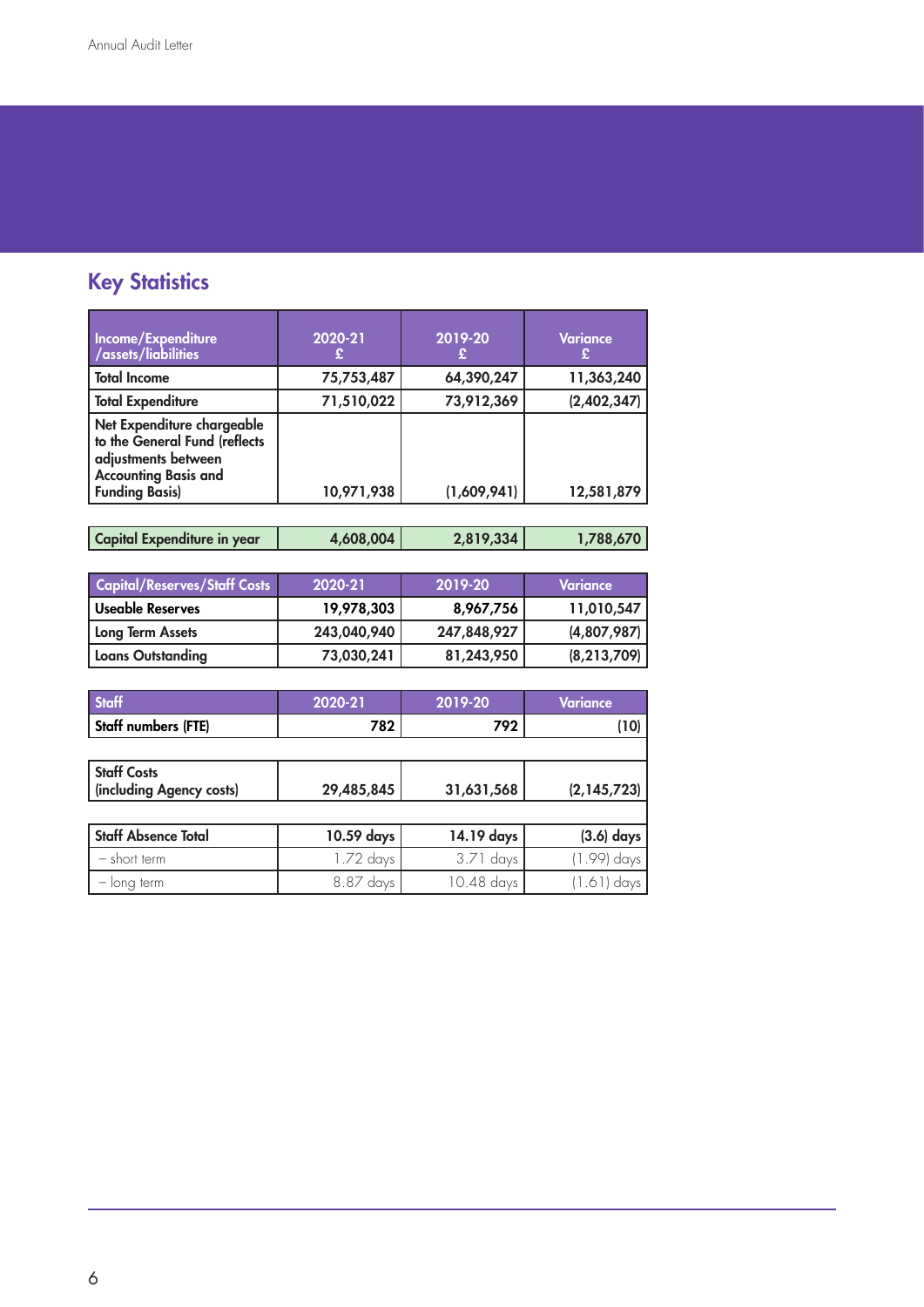# Audit work economy, efficiency and effectiveness

#### Proper Arrangements

- 1. The Local Government (Northern Ireland) Order 2005 requires me to be satisfied that the Council has in place proper arrangements for securing economy, efficiency and effectiveness in the use of its resources.
- 2. Councils are required to maintain an effective system of internal control that supports the achievement of their policies, aims and objectives, while safeguarding and securing value for money from the public funds and other resources at their disposal.
- 3. My review of the Council's arrangements for securing value for money covered a wide range of areas including
	- Strategic priorities, financial strategies and policies;
	- Financial reporting systems and sound financial internal controls;
	- Procurement strategies and policies to deliver sustainable outcomes and value for money;
	- Promoting a good governance environment including managing risks and systems of internal control;
	- Asset management strategies and policies to safeguard assets, deliver objectives and generate value for money; and
	- A framework to manage the workforce to effectively support the achievement of strategic priorities.
- 4. On the basis of my review this year, I am satisfied the Council has in place proper arrangements to secure economy, efficiency and effectiveness in the use of its resources.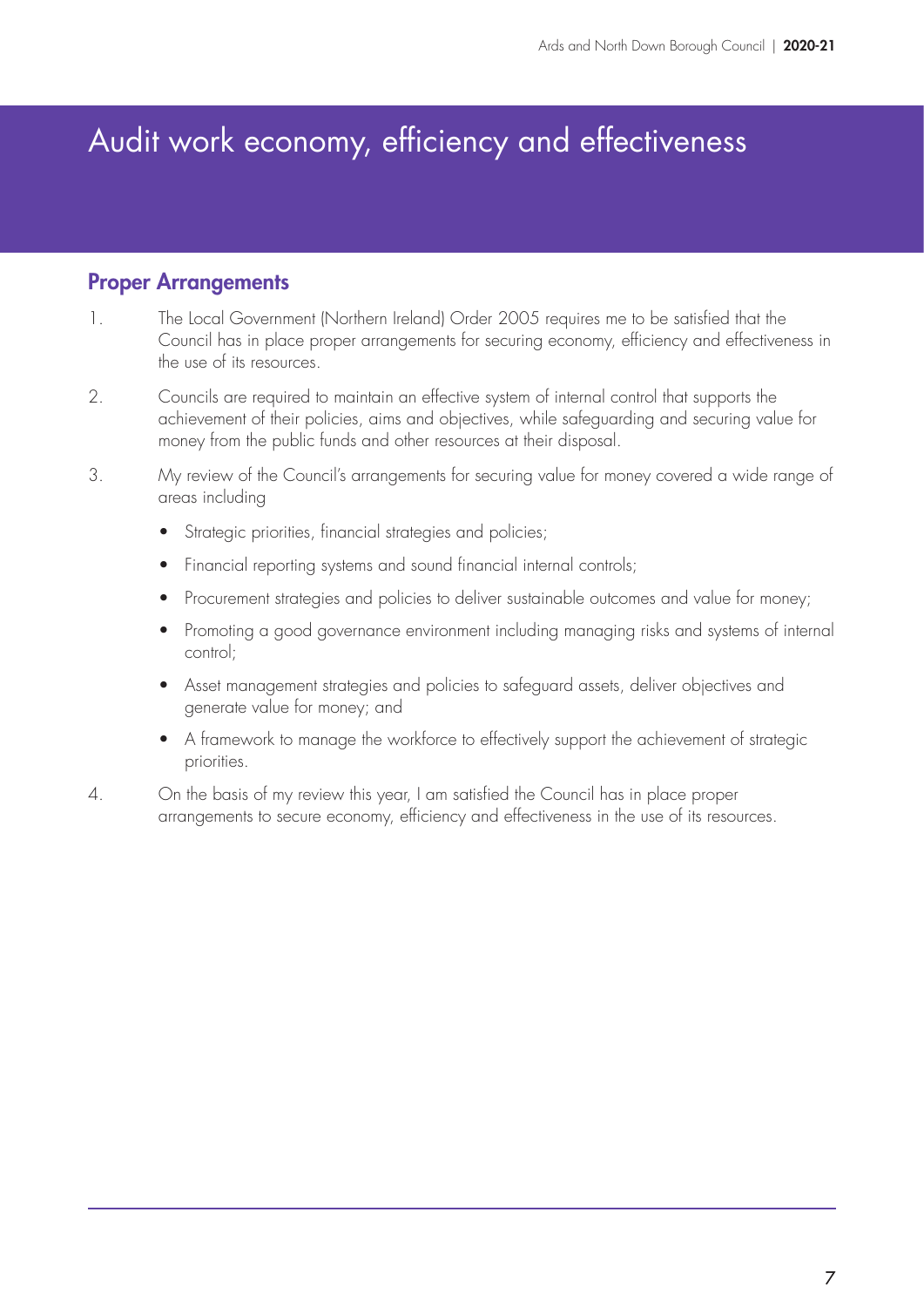### Governance

#### Annual Governance Statement

- 1. The Local Government (Accounts and Audit) Regulations (Northern Ireland) 2015 requires the Council to conduct a review, at least once in a financial year, of the effectiveness of its governance framework (including its system of internal control) and to then approve an Annual Governance Statement.
- 2. I am required to report if the Annual Governance Statement:
	- does not reflect compliance with the Code of Practice on Local Authority Accounting in the United Kingdom 2020-21;
	- does not comply with proper practices specified by the Department for Communities; or
	- is misleading or inconsistent with other information I am aware of from my audit.
- 3. My review did not highlight any inconsistencies.

#### Internal Audit

4. The 2015 Regulations also require councils to undertake an adequate and effective internal audit of its accounting records and of its systems of risk management, internal controls and governance processes using current internal auditing standards. The Council has a contracted out Internal Audit function that conducted a review on the effectiveness of the systems of internal control in place for 2020-21. The findings of this work were presented to the Council's Audit Committee for review and considered by me as part of the audit process.

#### Audit Committee

- 5. It is essential that Members exercise effective scrutiny of the internal controls processes and procedures in place within the Council. One way that Members carry out this function is through the Audit Committee.
- 6. The Audit Committee is also invited to review my audit reports and my staff attend meetings to present audit findings.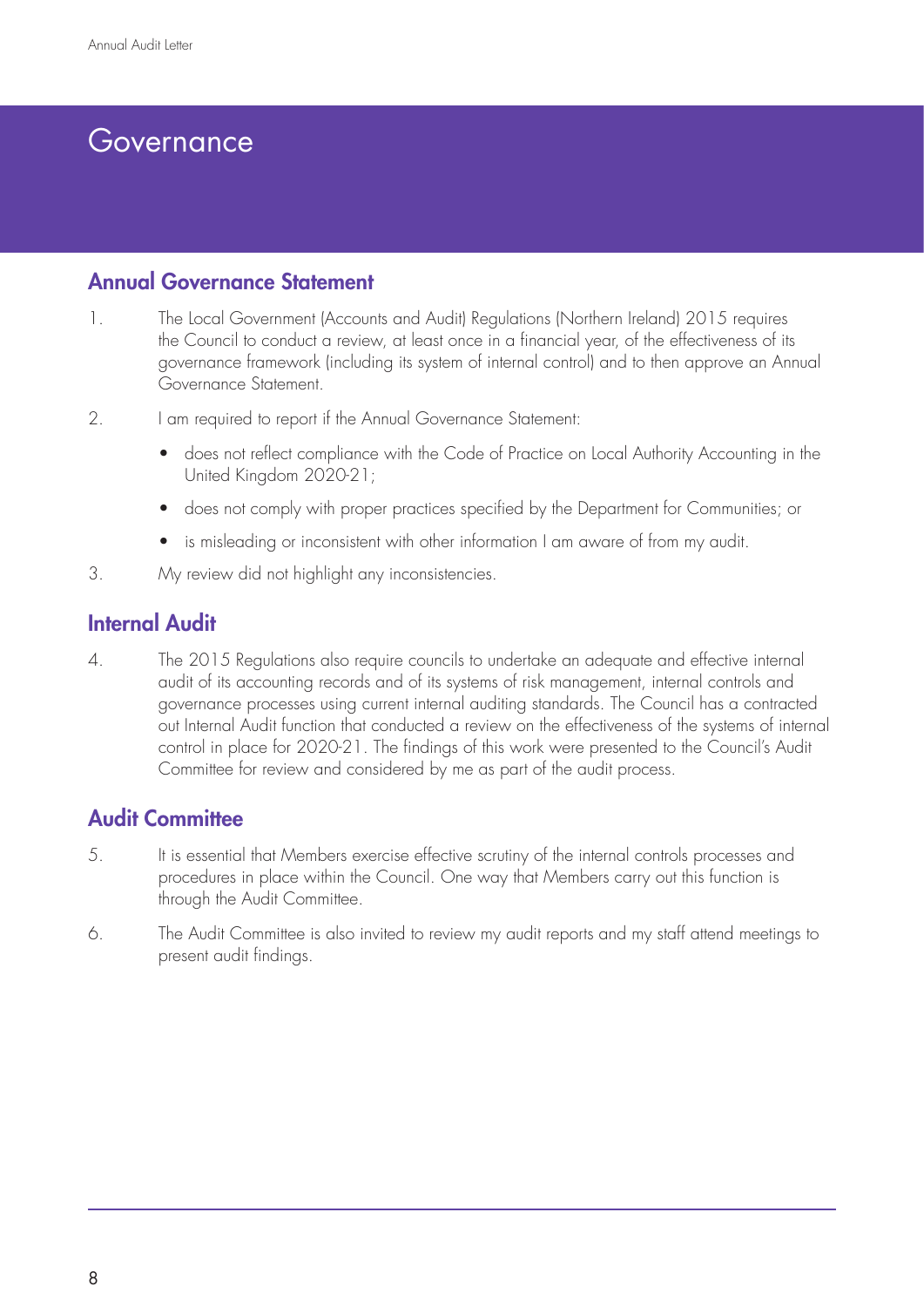### Other areas of audit interest

#### Absenteeism

- 1. For the twelve months to the end of March 2021, the average number of day's sick absence in the Council was 10.59 days per full time employee as compared to 14.19 days in 2019- 20. The Council has told me that the decrease of 3.6 days was due mainly to a reduction in long term sickness along with less short-term sickness with staff working from home or in some instances on furlough. It is noted that employees with COVID-19 symptoms or confirmed as having COVID-19 are not included in this data.
- 2. The Local Government Auditor produced a good practice guide on Managing Attendance in Central and Local Government on 23 November 2020. The report provides an overview of sickness absence across central and local government in Northern Ireland and sets out key principles for managing attendance that are consistent across the public sector.

#### Local Government Auditor's Report – 2021

- 3. The annual Local Government Auditor's Report was published on 21 December 2021 and is available on the NIAO website. The report summarises my perspective on financial audits and performance improvement work in the year to 31 March 2021.
- 4. The Report highlights areas of strength and areas for improvement within local councils. It also considers important issues that may affect councils in the medium term. The Council and its members should consider this report in the context of its own activities for any improvements that could be made.

#### Performance Improvement audit and assessment

- 5. Under the Local Government (Northern Ireland) Act 2014 the Council has a statutory duty to make arrangements to secure continuous improvement in the exercise of its functions and to set improvement objectives for each financial year.
- 6. Under the current legislation each year Councils are required to produce an Annual Improvement Plan for the year ahead and a self-assessment report for the year just past. The Local Government Auditor is required to audit the prior year self-assessment report and the incoming Annual Improvement plan and assess whether the Council is likely to have complied with the legislation.
- 7. The onset of the COVID-19 pandemic led the Department to propose a reduction in the performance improvement work undertaken by councils, and consequently the improvement audit and assessment work to be carried out in 2020. Councils were still required to produce a self-assessment of their performance in 2019-20 but did not have to produce an Annual Improvement plan for 2020-21. The Local Government Auditor was required to audit the 2019-20 self-assessment report. Given the impact of the COVID-19 pandemic on normal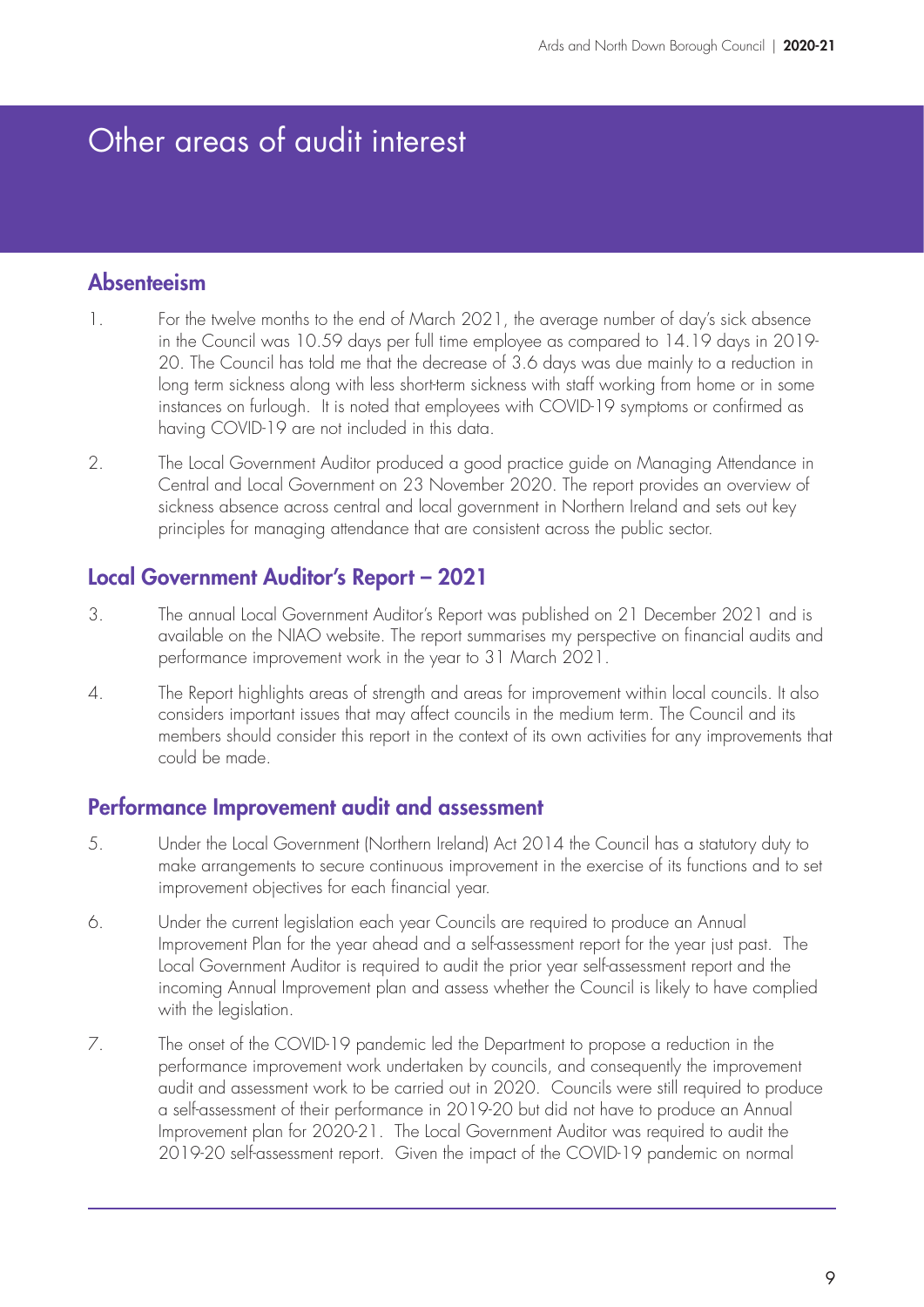council services I concluded that I am unable to assess whether the Council was likely to comply with Part 12 of the Local Government Act (Northern Ireland) 2014 (the Act) during 2020-21.

8. My Annual Improvement Report summarising the audit of the 2019-20 self-assessment report will be published in March 2022.

#### **WGA**

- 9. Whole of Government Accounts (WGA) are consolidated financial statements for the whole of the UK public sector. The National Audit Office audits these accounts and sets the overall audit approach. As such the Council is within the band of organisations in 2020-21 where additional audit procedures were not required.
- 10. The Whole of Government Accounts annual return will be submitted for HM Treasury's consolidation process.

#### NFI

- 11. The Council participates in the National Fraud Initiative, a UK wide data matching exercise undertaken every two years that is designed to highlight savings for the public sector as a whole.
- 12. Data matching for the period 1 April 2020 to 31 March 2022 is currently underway and the results are due to be published in June 2022.

#### Audit Fee

13. The audit fee for the financial audit is in line with the estimate and the performance improvement audit fee has been decreased to reflect a reduced audit requirement in light of the pandemic.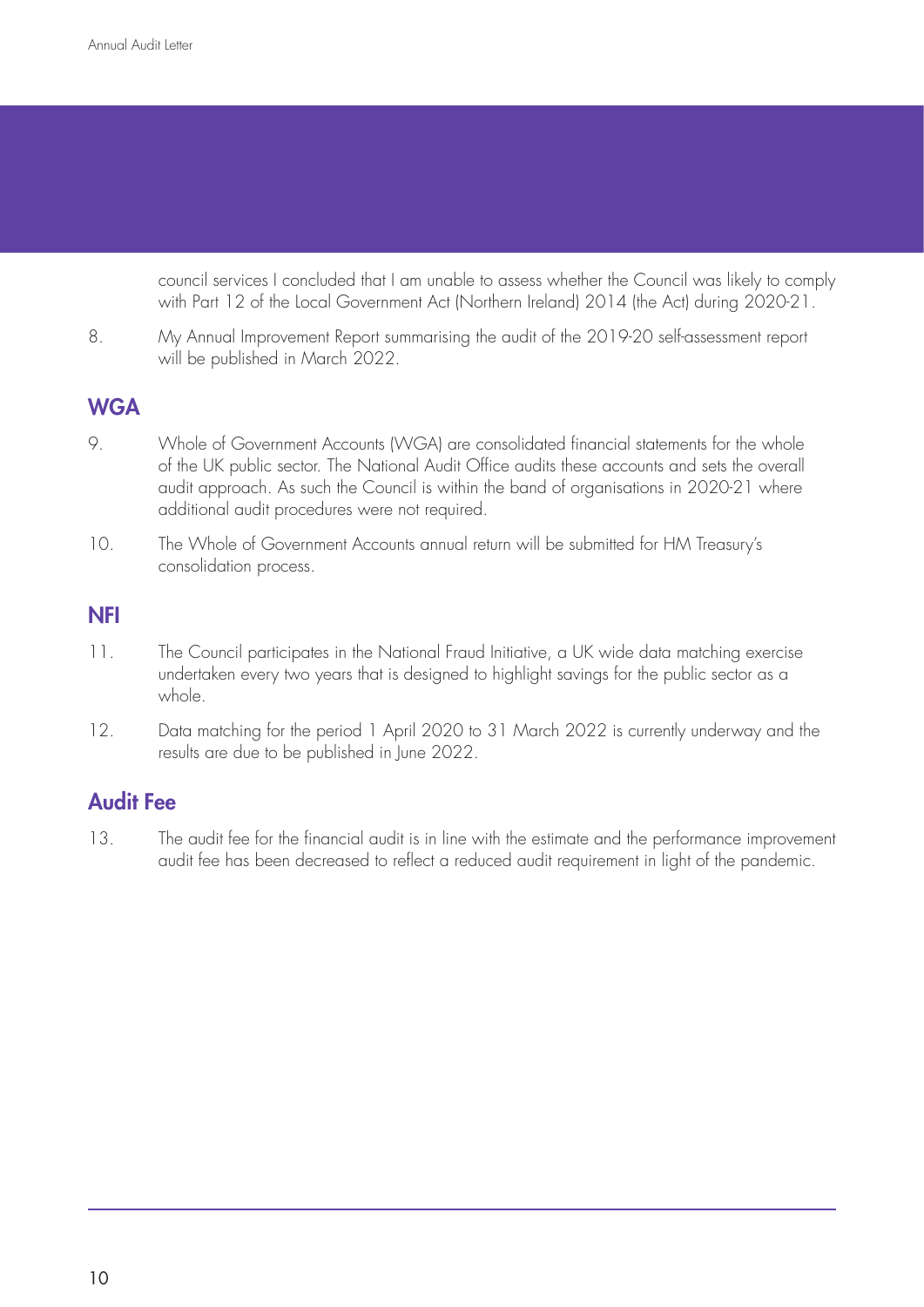# **Outlook**

#### Brexit considerations

1. The United Kingdom left the EU on 31 January 2020, and completed the transition period on 31 December 2020. Issues affecting Councils to date have included funding of Council programmes, cross border trade, tourism, imports and exports, employment, local supplies and local business. These issues and other related matters are considered at the monthly SOLACE meetings to ensure that all councils are taking a consistent approach. Council officers are continuing to work with colleagues across the 11 councils to ensure that areas of risk are identified and appropriate measures are in place to manage these risks where possible.

#### COVID-19 considerations

- 2. The COVID-19 pandemic has had a significant impact on society and on the economy. Councils have had to adapt quickly to ensure continued provision of their key critical services such as waste collection and disposal, community support, and registrations of deaths and burial services. Additionally, Councils will have suffered losses in income from the closure of their income-generating facilities and services such as leisure centres.
- 3. In May 2020, the Minister for Communities in Northern Ireland announced that the Executive was allocating £20.3 million<sup>1</sup> to Councils to assist them with their financial pressures up to the end of June 2020 as a result of COVID-19. This funding was to allow Councils to continue to provide essential services. An additional £40 million2 was announced in September 2020 to support the operation of all 11 Councils. In October 2020, the Executive allocated a further  $£15$  million<sup>3</sup> to councils to ensure that they continued to positively contribute to the response to, and recovery from COVID-19.
- 4. In a Written Statement to the Assembly<sup>4</sup> on 20 May 2021 the Finance Minister announced further COVID 19 funding to address a range of pressures. This included £10 million to Councils to ensure the continued delivery of local public services, as well as £3 million to support Council managed, community development and advice services via the Community Support Programme.
- 5. There is no doubt there will continue to be wide reaching impacts from the pandemic for many years to come. There will be continuing challenges for Councils to deliver a balanced budget, even with central government support and therefore it is extremely important that the Council has detailed medium term financial plans which are regularly monitored and updated

<sup>1</sup> https://www.finance-ni.gov.uk/sites/default/files/publications/dfp/Covid-19%20funding%20allocations\_0.pdf

<sup>2</sup> https://www.communities-ni.gov.uk/news/ps40m-allocated-help-address-pressures-faced-by-local-councils

<sup>3</sup> https://www.communities-ni.gov.uk/news/ni-chuilin-welcomes-further-funding-councils

<sup>4</sup> https://www.finance-ni.gov.uk/sites/default/files/publications/dfp/May%202021-22%20COVID%2019%20 Funding%20-%20WMS.pdf